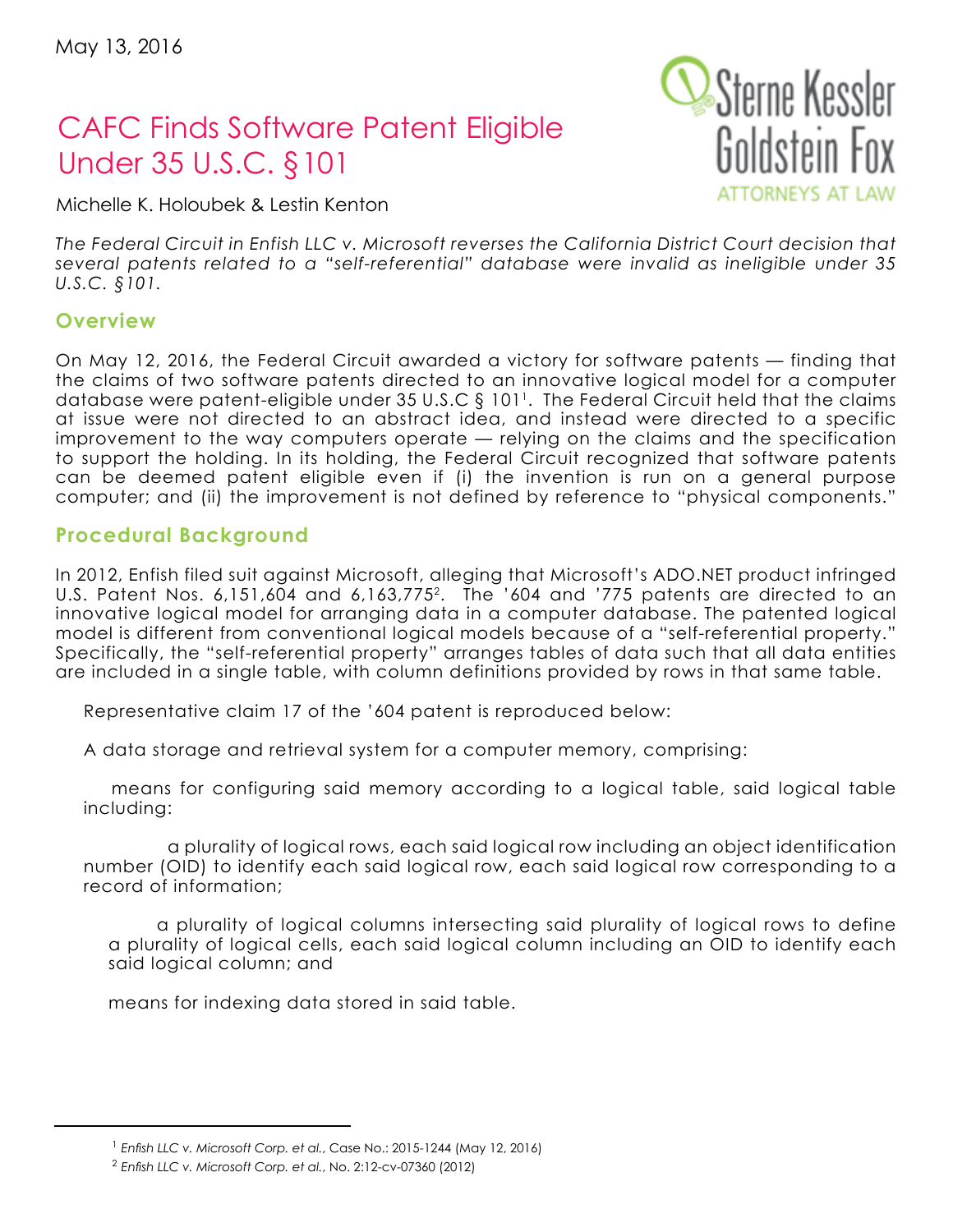The district court had previously concluded that "the claims were directed to the abstract idea of 'storing, organizing, and retrieving memory in a logical table' or, more simply, 'the concept of organizing information using tabular formats.'" Enfish appealed and the Federal Circuit reversed the district court's summary judgment ruling — finding that the claims of the '604 and '775 patents were not directed to an abstract idea. The Federal Circuit determined that the district court's framing of the claims was improper, using language that will likely be welcome by patent owners and applicants alike: **"describing the claims at such a high level of abstraction and untethered from the language of the claims all but ensure that the exception to §101 swallow the rule."**<sup>3</sup>

### **Protection for Software patents**

The Federal Circuit clarified the proper analysis to undertake when determining whether claims at issue are directed to a patent ineligible concept (i.e., abstract idea). Specifically, when evaluating the first prong of the *Alice* test (the "directed to" inquiry), one "cannot simply ask whether the claims involve a patent-ineligible concept."<sup>4</sup> Rather, the proper analysis of the claims requires determining "whether their character as a whole is directed to excluded subject matter.<sup>5</sup>

The Federal Circuit cautioned against overreaching with respect to the abstract idea prong of the § 101 test and software patents:

Nor do we think that claims directed to software, as opposed to hardware, are inherently abstract and therefore only properly analyzed at the second step of the Alice analysis. *Software can make non-abstract improvements to computer technology just as hardware improvements can, and sometimes the improvements can be accomplished through either route.* We thus see no reason to conclude that all claims directed to improvements in computer-related technology, including those directed to software, are abstract and necessarily analyzed at the second step of Alice, nor do we believe that Alice so directs. *Therefore, we find it relevant to ask whether the claims are directed to an improvement to computer functionality versus being directed to an abstract idea, even at the first step of the Alice analysis.*<sup>6</sup>

Specifically, the Federal Circuit inquired "whether the focus of the '604 and '775 patent claims is on the specific asserted improvement in computer capabilities (i.e., the self-referential table for a computer database) or, instead, on a process that qualifies as an "abstract idea" for which computers are invoked merely as a tool."7

The Federal Circuit found that the claims were not directed to an abstract idea, but instead to a "specific improvement to the way computers operate, embodied in the self-referential table."8 The "plain focus of the claims is on an improvement to computer functionality itself, not on economic or other tasks for which a computer is used in its ordinary capacity"<sup>9</sup> — the claims are not simply directed to any form of storing tabular data, but rather are specifically directed to a self-referential table for a computer database that improves the way a computer stores and retrieves data in memory.

# **Takeaways - Quality Specifications are Key**

In its determination, the Federal Circuit relied heavily on the detailed specification, which disparaged conventional data structures while also describing technical benefits of the patented invention, such as increased flexibility, faster search times, and smaller memory requirements.

<sup>3</sup> *Enfish LLC v. Microsoft Corp. et al.*, Case No.L 2015-1244 at 14.

<sup>4</sup>*Id.* at 10.

<sup>5</sup> *Id.*

*<sup>6</sup> Id.* at 11.

*<sup>7</sup> Id.* at 11.

<sup>8</sup>*Id* at 12.  $9$  *Id.*